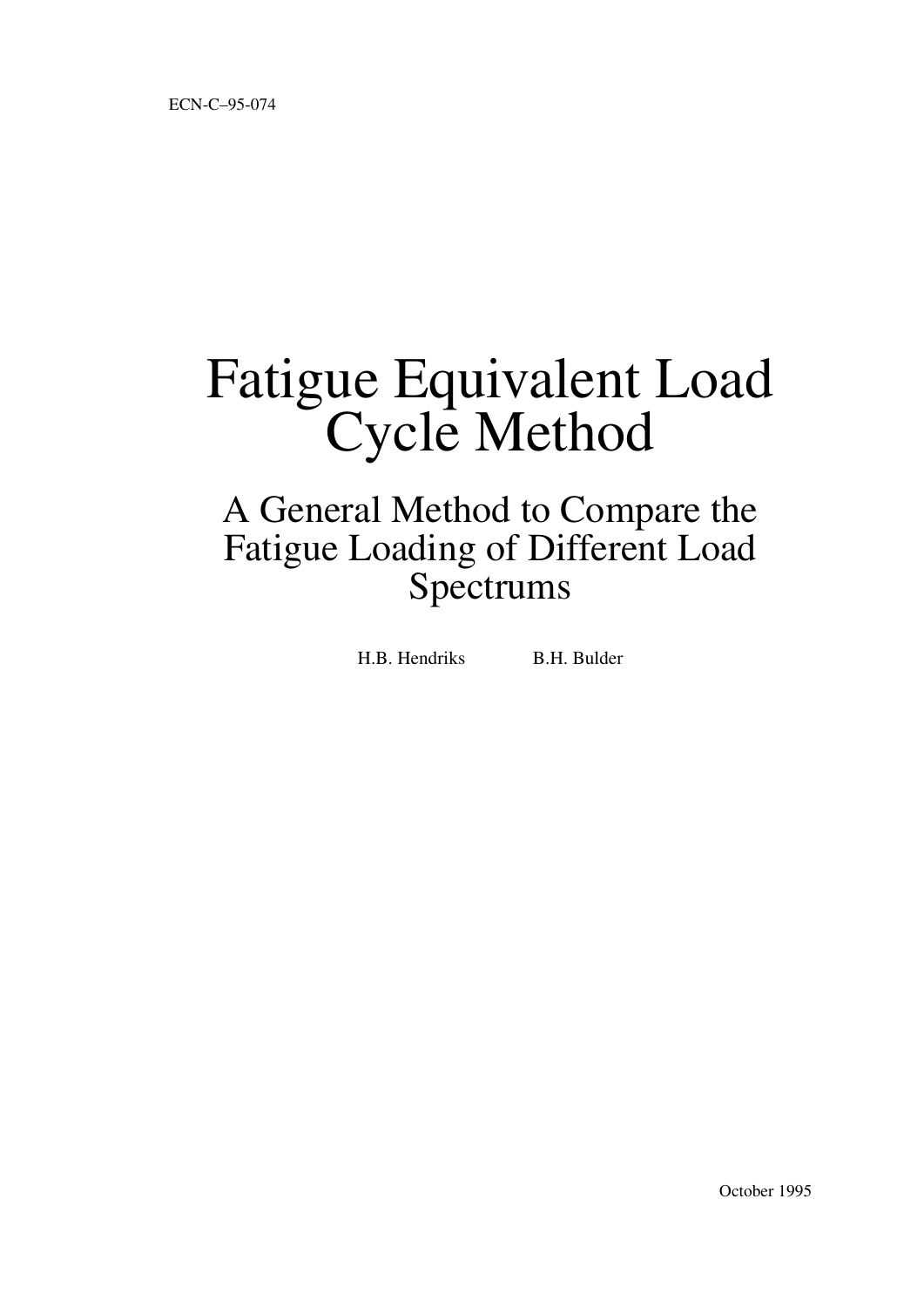#### Abstract

A method is presented with which the fatigue loading of two or more load spectrums may be compared on a quantitative basis taking into account both the range and the mean of the load cycles.

#### Keywords

fatigue, wind, turbine , wind energy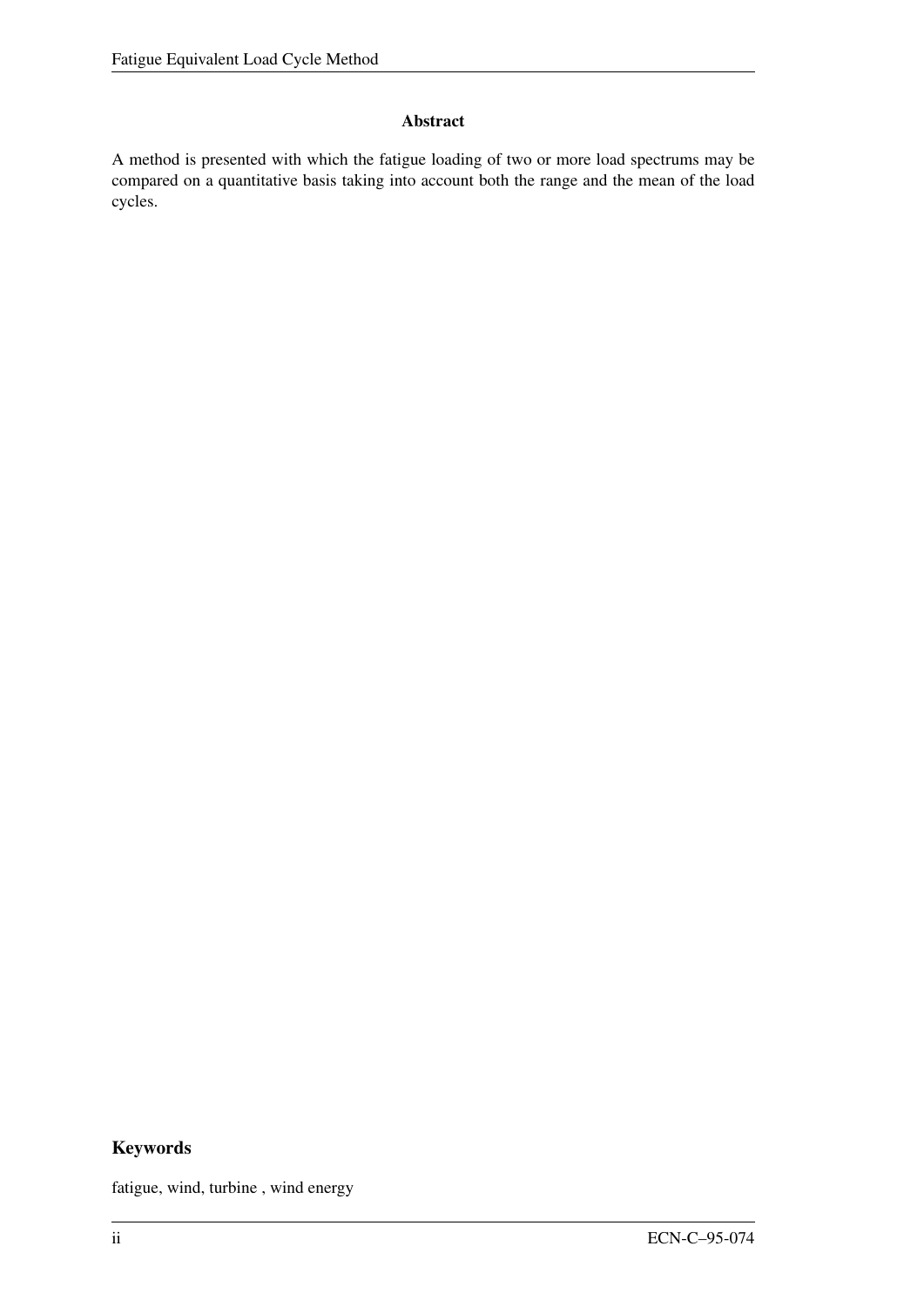## **CONTENTS**

| $\mathbf{1}$ | <b>Introduction</b>             |    |  |  |  |
|--------------|---------------------------------|----|--|--|--|
|              | 2 Fatigue equivalent load range |    |  |  |  |
|              | 3 Fatigue equivalent load cycle | 5  |  |  |  |
| 4            | <b>Example</b>                  | 7  |  |  |  |
|              | 4.1                             | 7  |  |  |  |
|              | 4.2                             | 9  |  |  |  |
| 5            | <b>Conclusions</b>              | 11 |  |  |  |
|              | <b>References</b>               | 13 |  |  |  |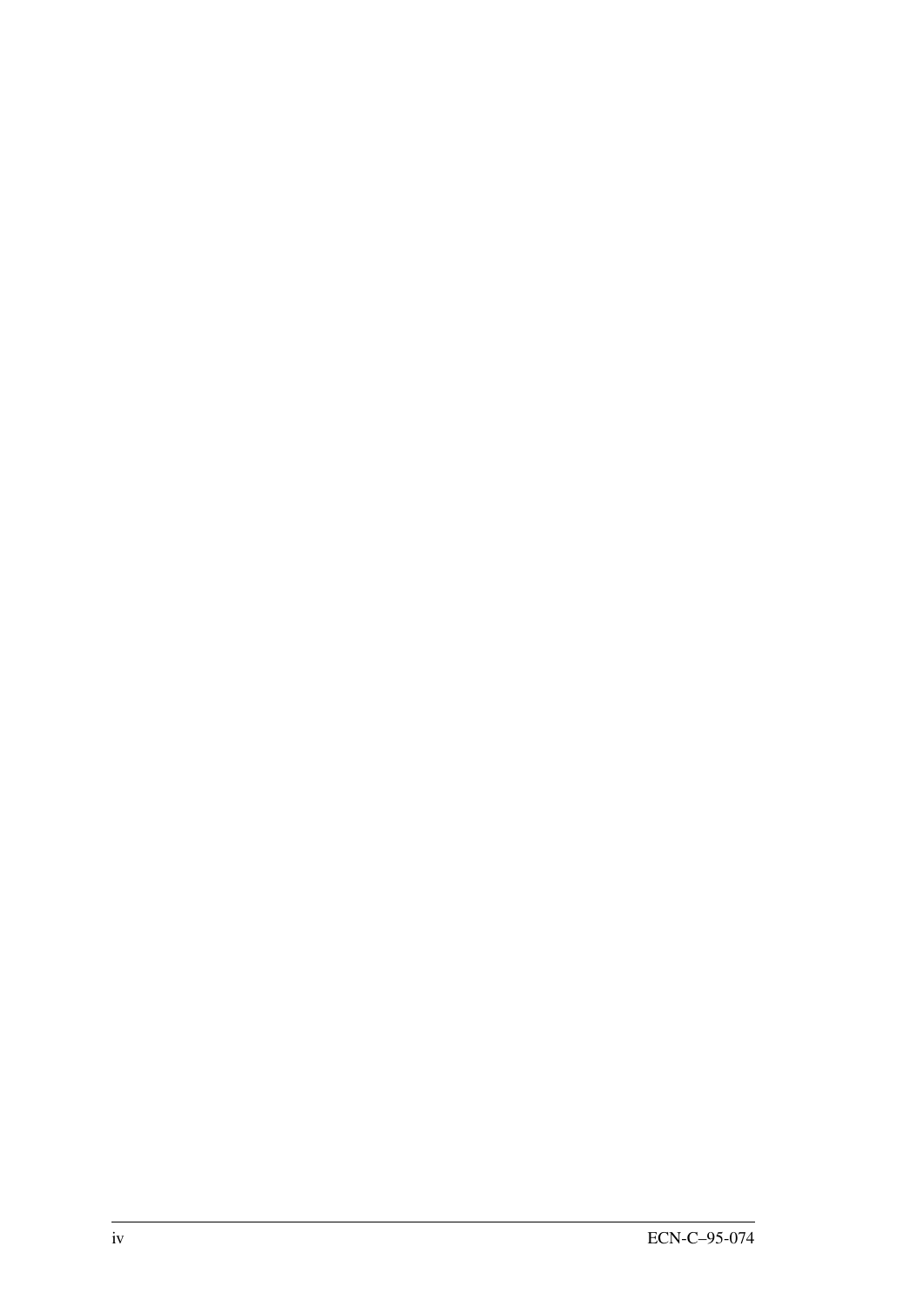# <span id="page-4-0"></span>1 INTRODUCTION

Fatigue is the main design driver for the calculation of the structural integrity of wind turbine components. In the JOULE II project "Load and Power Measurement Programme on Wind Turbines Operating in Complex Mountaineous Regions" and in several other research projects there is a need to compare different fatigue load spectrums on a quantitative basis.

A common way to compare two or more fatigue load spectrums is the use of an equivalent load range, see [\[2\]](#page-16-1). The calculation of the equivalent load range is easy to perform. The fatigue behaviour of the material is formulated with a straight S-N curve on log-log scale. Different material behaviour may be characterised with different slopes of the S-N curve.

A disadvantage of the above method is the neglection of the mean level of a load cycle. In case of glass-polyester, glass-epoxy, cast steel, carbon epoxy, or wood laminates the mean level of the cycle effects the fatigue life. This could be avoided by calculating the fatigue stress reserve factor. This factor is defined as the factor by which the prevailing fatigue stress has to be multiplied in order that the calculated fatigue lifetime equals the design lifetime ([\[1\]](#page-16-0)). The disadvantages of the fatigue stress reserve method are the need of detailed cross sectional data, the need of the specific fatigue formulae of the materials, the iterative calculation of the factor, and the fact that the results are not easy to generalise for other materials than considered.

In this document an extension to the equivalent load range method is defined. With the extension the mean level of the load cycles is taken into account. The method is easy to apply and fully consistent with the equivalent load range method.

In chapter 2 the formulae for calculating the equivalent load range are given. In chapter 3 the formulae for the equivalent load cycle method are given. An example is presented in chapter 4. Some conclusions are given in chapter 5.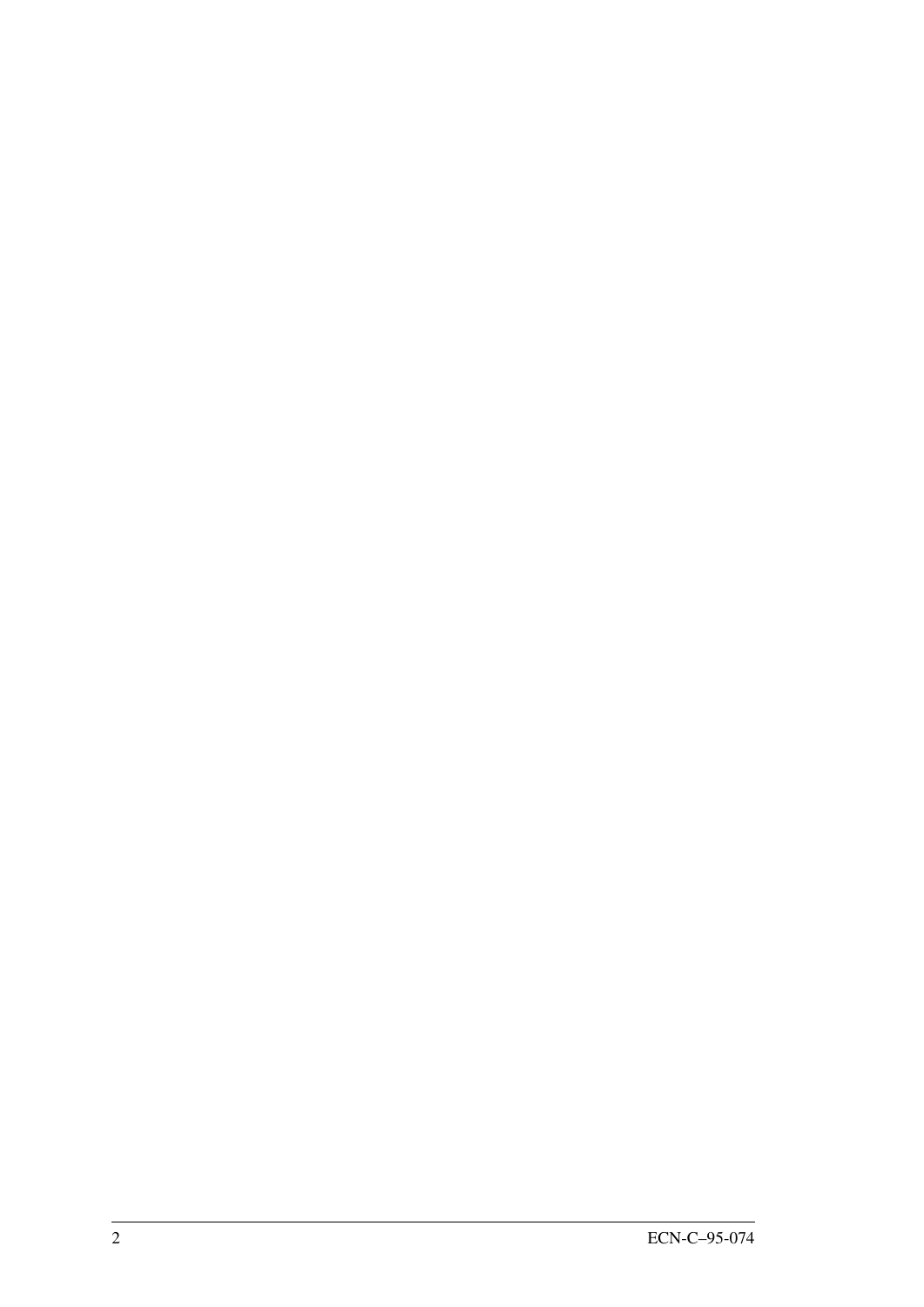#### <span id="page-6-0"></span>2 FATIGUE EQUIVALENT LOAD RANGE

The allowable number of cycles N for a straight S-N line on log-log scale is given by:

$$
N = k \cdot S_r^{-m} \tag{1}
$$

(2)

In which  $S_r$  is the range of a load cycle and -1/m is the slope of the S-N line on log-log scale. The damage caused by a load spectrum of n cycles with ranges  $S_{r,i}$ :

$$
D = \sum_{i=1}^{n} \frac{1}{k \cdot S_{r,i}^{-m}}
$$
 (3)

The damage caused by  $N_{eq}$  (constant amplitude) cycles with range  $S_{r,eq}$  has to equal the damage of the above load spectrum:

$$
\frac{N_{eq}}{k \cdot S_{r,eq}^{-m}} = \sum_{i=1}^{n} \frac{1}{k \cdot S_{r,i}^{-m}}
$$
\n(4)

$$
S_{r,eq} = \left(\sum_{i=1}^{n} \frac{S_{r,i}^m}{N_{eq}}\right)^{1/m} \tag{5}
$$

From equation 2.5 it can be shown that the ratio of two equivalent load ranges of two spectra is independent of the chosen  $N_{eq}$ .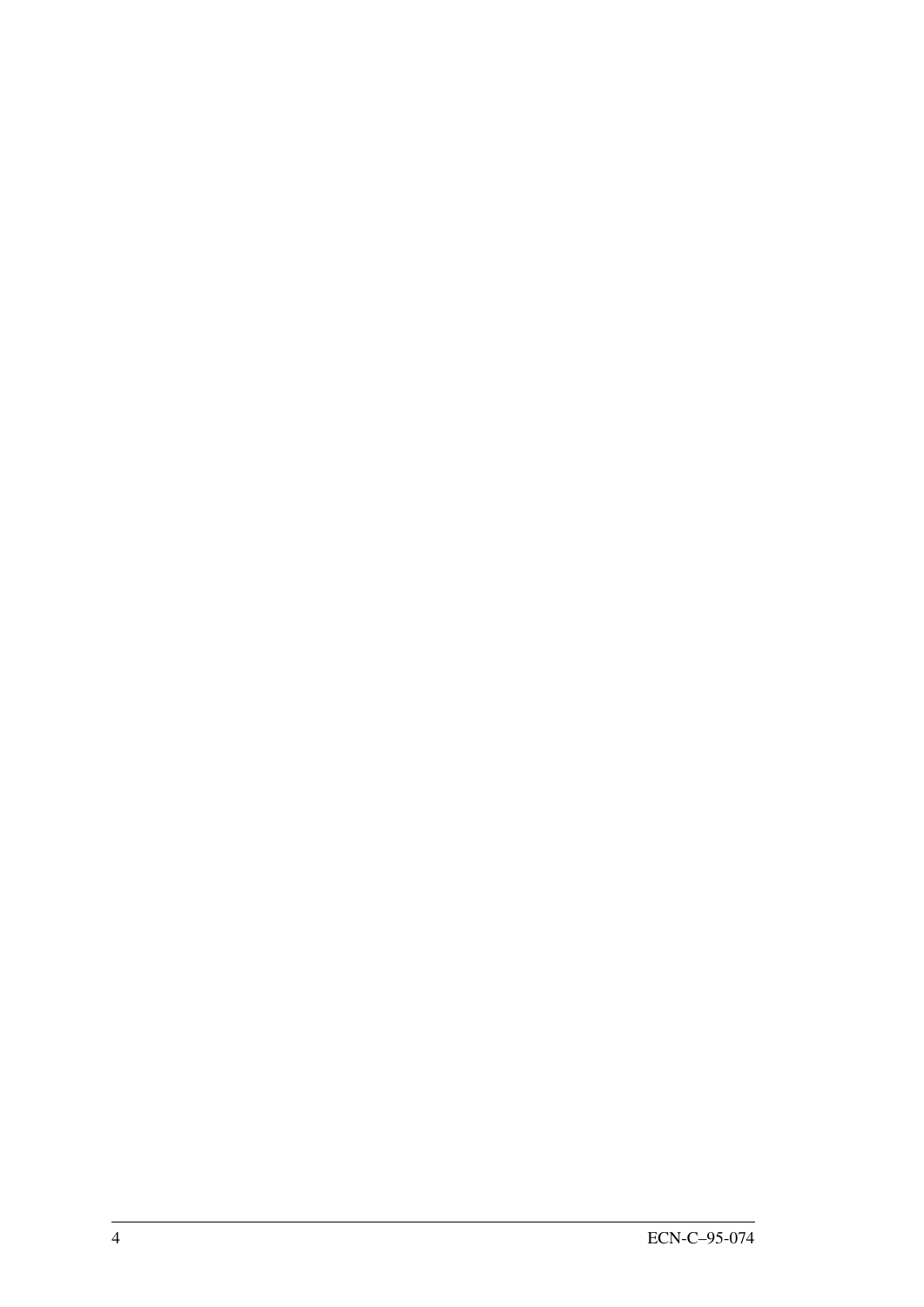#### <span id="page-8-0"></span>3 FATIGUE EQUIVALENT LOAD CYCLE

To take into account both the mean level and the range of a cycle different S-N curves have to be used for different R values ( $R = \frac{S_{min}}{S_{max}}$ ). The fatigue behaviour of the several materials used in wind turbine design is very complex. It is proposed to use a simplified fatigue formulation. A symmetric Goodman diagram with straight constant life lines:

$$
N = k \cdot \left(\frac{S_r}{S_u - |S_m|}\right)^{-m} \tag{6}
$$

In which  $S_u$  is the ultimate load.

The damage caused by a load spectrum of n (constant amplitude) cycles with ranges  $S_{r,i}$  and means  $S_{m,i}$ :

$$
D = \sum_{i=1}^{n} \frac{1}{k \cdot \left(\frac{S_{r,i}}{S_u - |S_{m,i}|}\right)^{-m}}
$$
(7)

$$
= \sum_{i=1}^{n} \frac{1}{k} \cdot \left( \frac{S_u - |S_{m,i}|}{S_{r,i}} \right)^{-m}
$$
(8)

The damage caused by  $N_{eq}$  cycles with range  $S_{r,eq}$  and mean  $S_{m,eq}$  has to equal the damage of the above load spectrum:

$$
\frac{N_{eq}}{k} \cdot \left(\frac{S_u - |S_{m,eq}|}{S_{r,eq}}\right)^{-m} = \sum_{i=1}^{n} \frac{1}{k} \cdot \left(\frac{S_u - |S_{m,i}|}{S_{r,i}}\right)^{-m}
$$
(9)

or

$$
S_{r,eq} = \left(\sum_{i=1}^{n} \frac{\left(S_{r,i} \cdot \frac{S_u - |S_{m,eq}|}{S_u - |S_{m,i}|}\right)^m}{N_{eq}}\right)^{1/m} \tag{10}
$$

From equation 3.5 it can be shown that the ratio of two equivalent load ranges of two spectra is independent of the chosen  $N_{eq}$  and independent of the chosen  $S_{m,eq}$ . So similar to the choice of  $N_{eq}$  an arbitrary choice for  $S_{m,eq}$  may be given. It is proposed to evaluate the equivalent load cycle range with  $S_{m,eq} = 0$ .

Note that equation 3.5 equals equation 2.5 for the limit  $S_u \rightarrow \infty$  or for  $S_{m,eq} = S_{m,i}$  $0, \forall_{i=1,n}$ 

Similar to evaluating the equivalent load range with different slopes m of the S-N curves the equivalent load cycle may be evaluated with different slopes m and different ultimate strength values  $S_u$ . Both the parameters m and  $S_u$  represent the material behaviour. The parameters  $S_u$  is however not dimensionless but has the dimension of the load under consideration. It is preferable to relate the property to the level of the load spectrum and to use a dimensionless parameter. The ratio of the maximum occurring load  $S_{max}$  over  $S_u$  can be used to determine some valid choices for  $S_u$ . In every design this ratio will be smaller than 1 and larger than 0 (note that a ratio 0 stands for  $S_u \to \infty$ ). It is proposed to evaluate 4 different  $S_u$  over  $S_{max}$  rates: 0.2, 0.4, 0.6, and 0.8. In case for reason of comparison more than one spectrum is analysed, all spectrums should be analysed with the same value for  $S_u$ .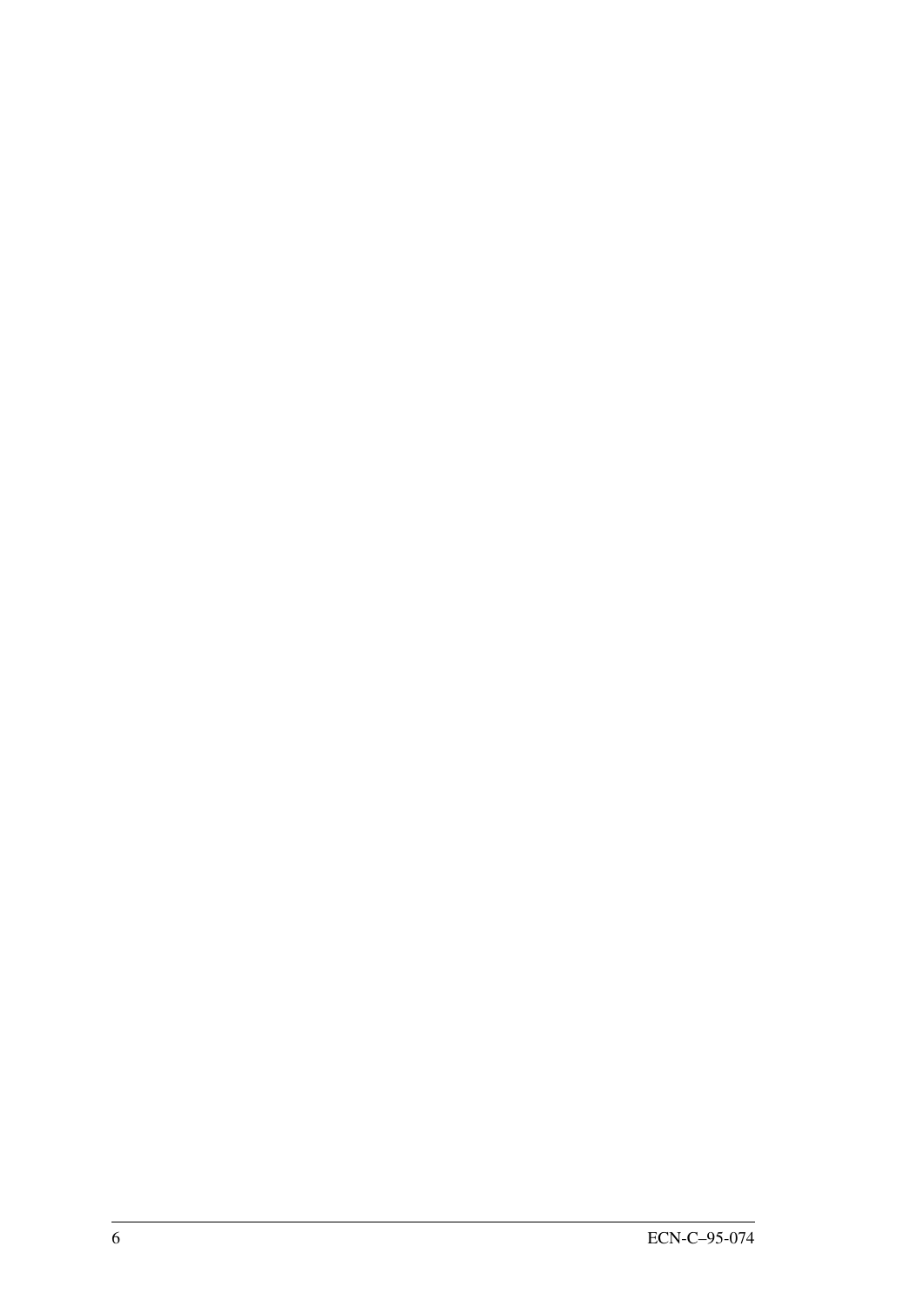### <span id="page-10-0"></span>4 EXAMPLE

#### <span id="page-10-1"></span>4.1 Measured time series

With the proposed equivalent load cycle method the influence of different material behaviour with respect to the mean level may be evaluated. As an example a measured time series (labelled "str.crs") used in a benchmark exercise for the Mounturb project is analysed ([\[3\]](#page-16-2). The 1 Hz equivalent load ranges calculated for different slopes of the S-N curve are listed in table [1.](#page-10-2) The equivalent mean  $S_m$ , eq equals 0. The maximum occurring load in the time series is equal to 29.76, for practicale reasons the value 30 has been used.

|                                                                                                                                         | $m=4$ $m=6$ $m=8$ $m=10$ |  |
|-----------------------------------------------------------------------------------------------------------------------------------------|--------------------------|--|
|                                                                                                                                         |                          |  |
| equivalent range method: $\frac{30}{50} = 0.0$ 12.95 14.40 16.10 17.66<br>$\frac{30}{50} = 0.2$ 14.46 16.07 17.92 19.63                 |                          |  |
| $\frac{\frac{38}{5}}{\frac{30}{5u}} = 0.4 \begin{bmatrix} 16.41 & 18.21 & 20.25 & 22.13 \\ 19.02 & 21.07 & 23.35 & 25.42 \end{bmatrix}$ |                          |  |
|                                                                                                                                         |                          |  |
| $\frac{30}{5}$ = 0.8 22.72 25.14 27.74 30.04                                                                                            |                          |  |

<span id="page-10-2"></span>Table 1: Example of ranges of equivalent cycles

Because the equivalent load cycle method is meant to be used for the comparison of different load spectrums the absolute value is of less importance then the ratio of the equivalent load range of two spectrums. To get an idea of the influence of the mean level on this ratio the above mentioned time series have been split into two parts of equal length. The ratio of the equivalent load cycle of the first half over the last half is shown in table [2.](#page-10-3) The choice of  $S_u$  influences the ratio up to 6% (even as the choice of m).

<span id="page-10-3"></span>Table 2: Example of the ratio of two ranges of equivalent cycles, measured time series

|                                                                                    |                        | $m=4$ $m=6$ $m=8$ $m=10$ |
|------------------------------------------------------------------------------------|------------------------|--------------------------|
| equivalent range method: $\frac{30}{5} = 0.0$   1.02 0.95 0.90 0.87                |                        |                          |
| $\frac{30}{5}$<br>$= 0.2$   1.01 0.95 0.90 0.87                                    |                        |                          |
| $\frac{30}{5}$<br>$= 0.4 \begin{array}{ l} 1.00 & 0.95 & 0.91 & 0.88 \end{array}$  |                        |                          |
| $rac{30}{5}$<br>$= 0.6 \begin{array}{ ccc } 0.99 & 0.94 & 0.91 & 0.89 \end{array}$ |                        |                          |
| $\frac{36}{5}$<br>$= 0.8$                                                          | 0.98  0.94  0.92  0.90 |                          |

Two examples of the Goodman or constant life diagrams are given in the figures [1](#page-11-0) and [2.](#page-11-1)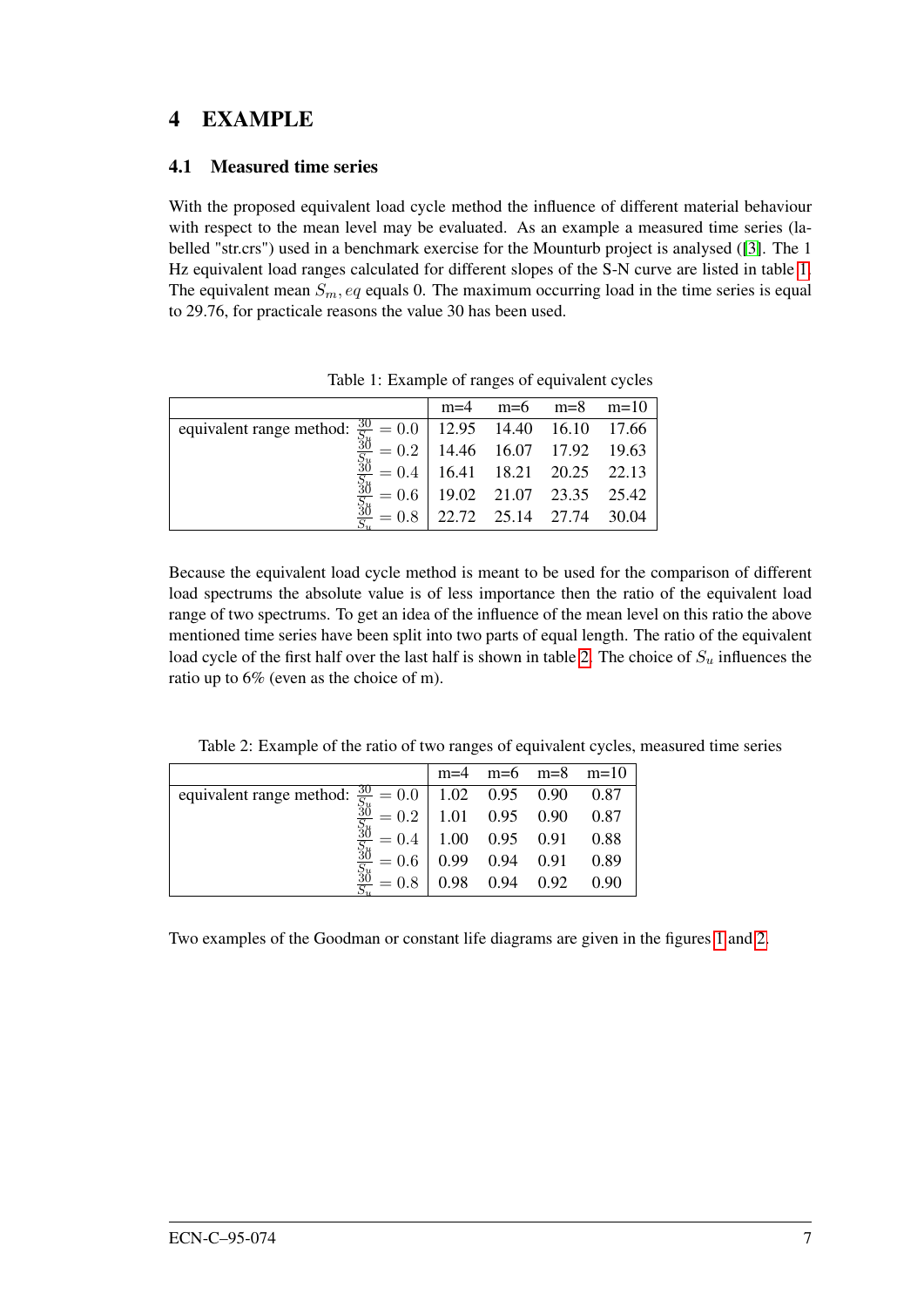

<span id="page-11-0"></span>Figure 1: Goodman or constant life diagram for m10, high  $\frac{S_{max}}{S_u}$ 



<span id="page-11-1"></span>Figure 2: Goodman or constant life diagram for m4, low  $\frac{S_{max}}{S_u}$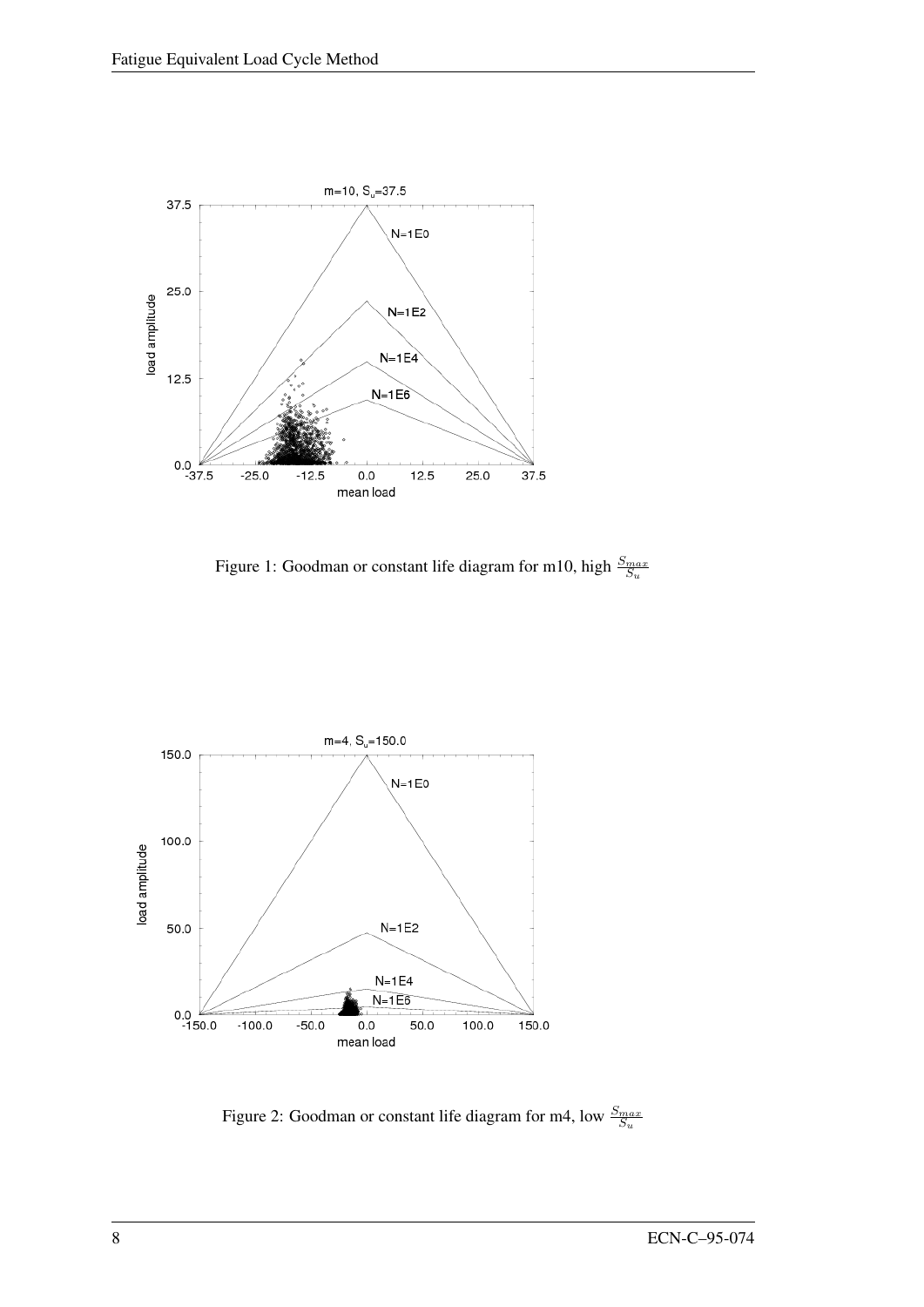#### <span id="page-12-0"></span>4.2 Simulated time series

As an example the WINCON 110XT wind turbine has been simulated. Three different simulations of 320 seconds each have been performed. Only the turbulent length scale of the ucomponent has been varied.

| The following wind input parameters have been used:                   |                       |
|-----------------------------------------------------------------------|-----------------------|
| standard deviation of u-component $\sigma_u$                          | : 2.000               |
| standard deviation of v-component $\sigma_v$                          | : 2.000               |
| standard deviation of w-component $\sigma_w$                          | : 1.000               |
| turbulent length scale of u-component ${}^xL_u$                       | : $100.0/200.0/400.0$ |
| turbulent length scale of v-component ${}^xL_v$                       | : 100.0               |
| turbulent length scale of w-component ${}^xL_w$                       | : 10.0                |
| decay factor for u-component $A_u$                                    | : 8.5                 |
| decay factor for v-component $A_v$                                    | : 8.5                 |
| decay factor for w-component $A_w$                                    | : 8.5                 |
| the angle $\phi$ between the mean wind speed and the horizontal : 0.0 |                       |

Table 3: Ratio of the equivalent cycles for  ${}^xL_u$ =200 and  ${}^xL_u$ =100

|                                                                                              | $m=4$ |                       |           | $m=6$ $m=8$ $m=10$ |
|----------------------------------------------------------------------------------------------|-------|-----------------------|-----------|--------------------|
| equivalent range method: $\frac{30}{5} = 0.0 \begin{array}{ l} 0.94 & 0.94 \end{array}$ 0.93 |       |                       |           | 0.93               |
| $= 0.2$                                                                                      |       | $0.95$ 0.94 0.94 0.94 |           |                    |
| $\frac{30}{5}$<br>$= 0.4$                                                                    |       | 0.95 0.95 0.94 0.94   |           |                    |
| $\frac{36}{5}$<br>$= 0.6$                                                                    |       | 0.95 0.95 0.95 0.95   |           |                    |
| $= 0.8$                                                                                      |       | $0.96$ 0.96 0.96 0.96 |           |                    |
|                                                                                              | 0.96  |                       | 0.96 0.97 | 0.97               |

Table 4: Ratio of the equivalent cycles for  ${}^xL_u$ =400 and  ${}^xL_u$ =100

|                                                                                                                                                                                                                                                            | $m=4$ |                     |      | $m=6$ $m=8$ $m=10$ |
|------------------------------------------------------------------------------------------------------------------------------------------------------------------------------------------------------------------------------------------------------------|-------|---------------------|------|--------------------|
|                                                                                                                                                                                                                                                            |       |                     |      | 0.88               |
|                                                                                                                                                                                                                                                            |       | 0.90 0.89 0.89 0.89 |      |                    |
|                                                                                                                                                                                                                                                            |       |                     |      | 0.90               |
| equivalent range method: $\frac{30}{S_H} = 0.0$ (0.90 (0.89 (0.88 )<br>$\frac{30}{S_H} = 0.2$ (0.90 (0.89 ) 0.89 (0.89 )<br>$\frac{30}{S_H} = 0.4$ (0.91 (0.90 ) 0.90 (0.90 )<br>$\frac{30}{S_H} = 0.6$ (0.91 (0.91 ) 0.91 (0.91 ) 0.93 (0.92 ) 0.93 (0.92 |       |                     |      | 0.92               |
|                                                                                                                                                                                                                                                            |       |                     |      | 0.94               |
| $\frac{36}{5}$                                                                                                                                                                                                                                             | 0.93  | 0.94                | 0.95 | 0.95               |

The choice of  $S_u$  influences the ratio in a larger extent than the choice of m.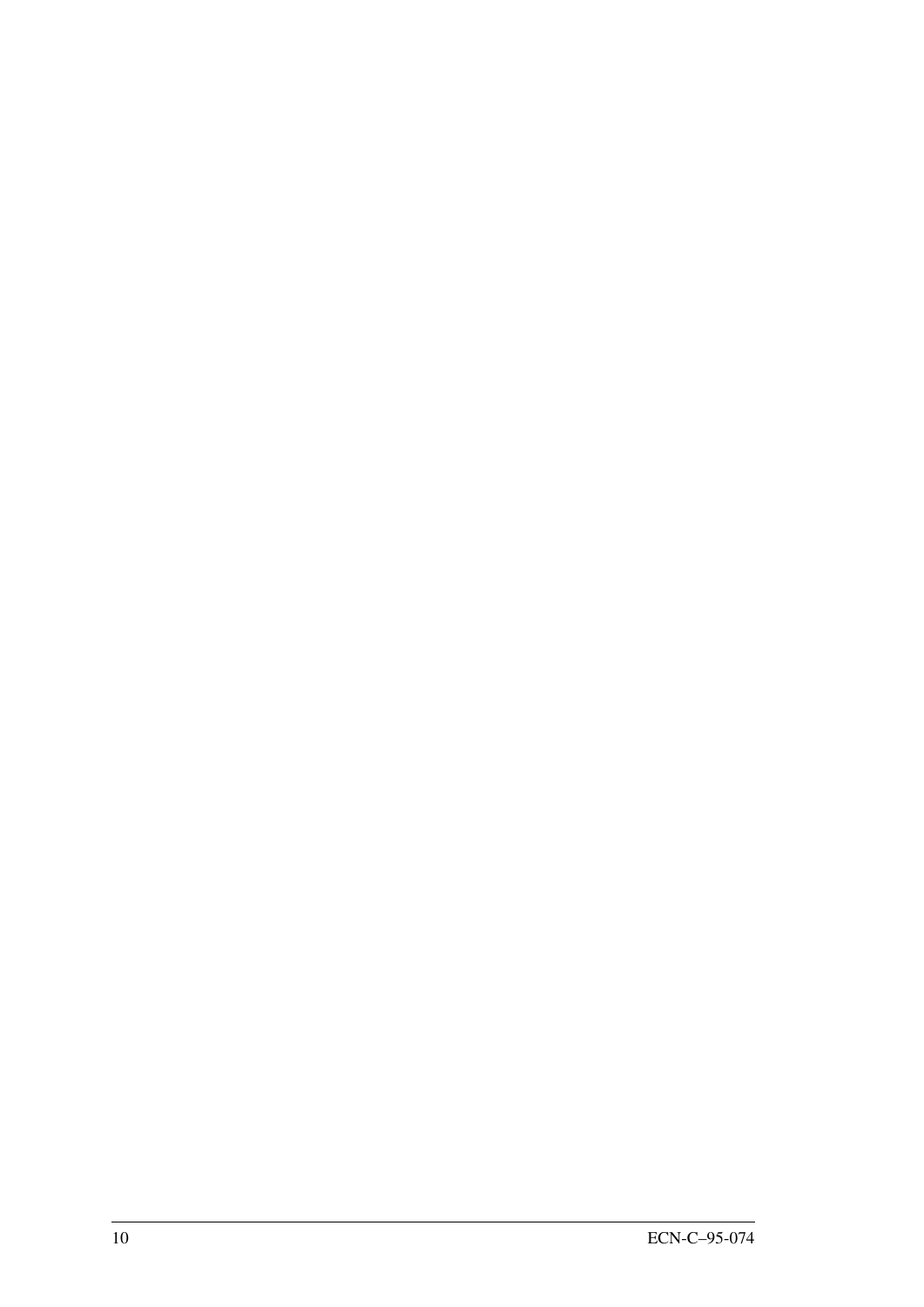# <span id="page-14-0"></span>5 CONCLUSIONS

A simple extension to the equivalent load range method is presented by which different load spectrums may be compared taking the into account both the range and mean of each cycle. The fatigue behaviour of the material is characterised by straight S-N curves for given mean value or a symmetric Goodman diagram with straight lines.

The two material parameters are the slope of the S-N lines and the ultimate load  $S_u$ . Three examples of the ratio of the equivalent load cycle of two load spectrums are given. The choice of the two material parameters influences this ratio in the same magnitude.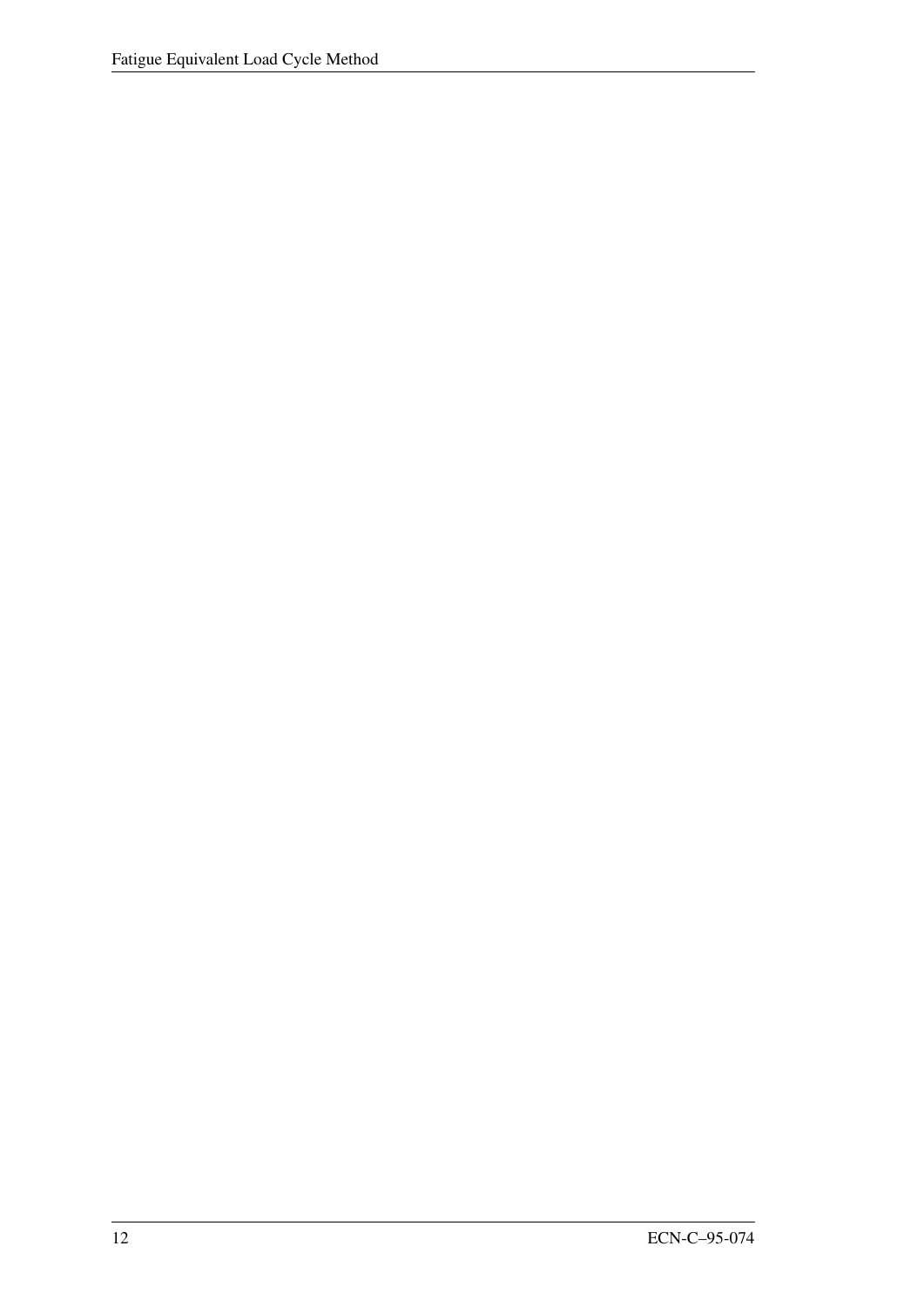#### REFERENCES

- <span id="page-16-0"></span>[1] Grol H.J. van, and Bulder B.H. (editors) "Reference Procedure to Establish Fatigue Stresses for Large Size Wind Turbines" ECN-C- -94-013, February 1994
- <span id="page-16-1"></span>[2] A.N. Fragoulis "Load and Power Measurement Programme on Wind Turbines Operating in Complex Mountaineous Regions: Data Analysis Methods for Benchmarks" CRES.WE.MNTRB.03 , Greece November 1994
- <span id="page-16-2"></span>[3] G. Glinou et al "Load and Power Measurement Programme on Wind Turbines Operating in Complex Mountaineous Regions: Benchmark Test" CRES, Greece March 1995